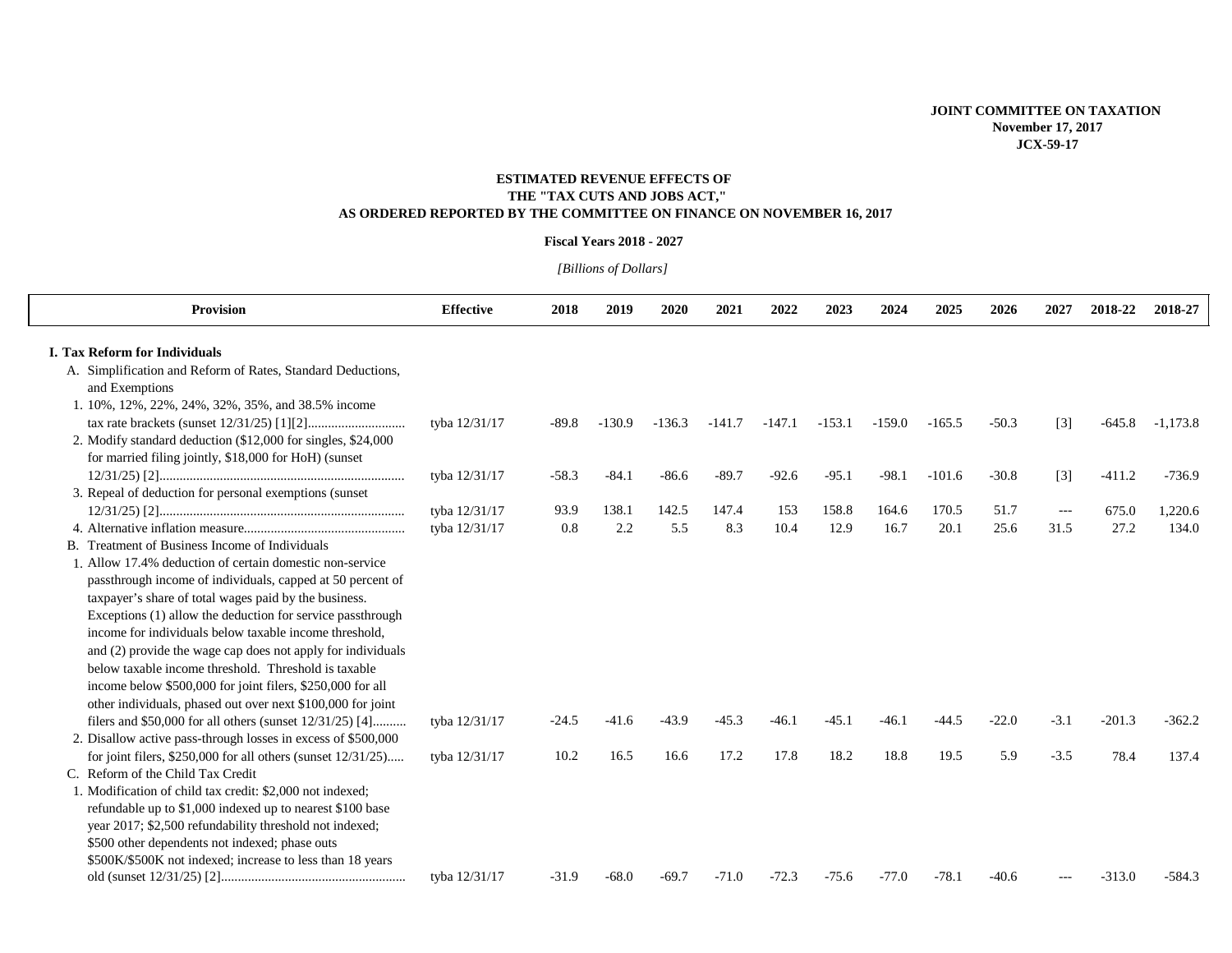Page 2

| <b>Provision</b>                                                                                                                                                                                                | <b>Effective</b>   | 2018              | 2019                        | 2020                    | 2021    | 2022    | 2023    | 2024     | 2025                                                             | 2026              | 2027              | 2018-22           | 2018-27  |
|-----------------------------------------------------------------------------------------------------------------------------------------------------------------------------------------------------------------|--------------------|-------------------|-----------------------------|-------------------------|---------|---------|---------|----------|------------------------------------------------------------------|-------------------|-------------------|-------------------|----------|
| 2. Require valid Social Security number of each child<br>to claim refundable portion of child credit (otherwise<br>D. Simplification and Reform of Deductions and Exclusions                                    | tyba 12/31/17      |                   | 3.2                         | 3.0                     | 2.9     | 2.9     | 2.9     | 2.9      | 2.8                                                              | 2.8               | 0.5               | 12.0              | 23.9     |
| 1. Repeal of itemized deductions for taxes not paid or<br>accrued in a trade or business, interest on home<br>equity debt, non-disaster casualty losses, tax<br>preparation expenses, and certain miscellaneous | tyba 12/31/17      | 58.6              | 104.9                       | 109.1                   | 115.5   | 121.9   | 128.7   | 136.1    | 143.6                                                            | 59.2              |                   | 510.1             | 977.7    |
| 2. Increase percentage limit for charitable contributions                                                                                                                                                       |                    |                   |                             |                         |         |         |         |          |                                                                  |                   |                   |                   |          |
| 3. Repeal of overall limitation on itemized deductions                                                                                                                                                          |                    |                   |                             |                         |         |         |         |          |                                                                  |                   |                   |                   |          |
|                                                                                                                                                                                                                 | tyba 12/31/17      |                   |                             |                         |         |         |         |          | Estimate Included in Item I.D.1. - - - - - - - - - - - - - - - - |                   |                   |                   |          |
| 4. Modify exclusion of gain from sale of a principal                                                                                                                                                            |                    |                   |                             |                         |         |         |         |          |                                                                  |                   |                   |                   |          |
|                                                                                                                                                                                                                 | saea 12/31/17      | $\lceil 5 \rceil$ | 0.1                         | 0.1                     | 0.1     | 0.1     | 0.1     | 0.1      | 0.1                                                              | $\lceil 5 \rceil$ | $-$               | 0.4               | 0.8      |
| 5. Repeal exclusion for employer-provided bicycle commuter                                                                                                                                                      |                    |                   |                             |                         |         |         |         |          |                                                                  |                   |                   |                   |          |
|                                                                                                                                                                                                                 | tyba 12/31/17      | $[5]$             | $[5]$                       | $[5]$                   | $[5]$   | $[5]$   | $[5]$   | $[5]$    | $[5]$                                                            | $[5]$             | ---               | $\lceil 5 \rceil$ | $[5]$    |
| 6. Repeal exclusion for employer-provided qualified                                                                                                                                                             |                    |                   |                             |                         |         |         |         |          |                                                                  |                   |                   |                   |          |
| moving expense reimbursements                                                                                                                                                                                   |                    |                   |                             |                         |         |         |         |          |                                                                  |                   |                   |                   |          |
|                                                                                                                                                                                                                 | tyba 12/31/17      | 0.4               | 0.6                         | 0.6                     | 0.6     | 0.6     | 0.6     | 0.6      | 0.7                                                              | 0.2               | $\overline{a}$    | 2.7               | 4.8      |
| 7. Repeal of deduction for moving expenses (other                                                                                                                                                               |                    |                   |                             |                         |         |         |         |          |                                                                  |                   |                   |                   |          |
| than members of the Armed Forces) (sunset                                                                                                                                                                       |                    |                   |                             |                         |         |         |         |          |                                                                  |                   |                   |                   |          |
|                                                                                                                                                                                                                 | tyba 12/31/17      | 0.6               | 0.8                         | 0.9                     | 0.9     | 1.0     | 1.0     | 1.1      | 1.1                                                              | 0.3               | ---               | 4.2               | 7.6      |
| 8. Modification to wagering losses (sunset 12/31/25)<br>E. Double Estate, Gift and GST Tax Exemption Amount                                                                                                     | tyba 12/31/17      | $[5]$             | $[5]$                       | $[5]$                   | $[5]$   | $[5]$   | $[5]$   | $[5]$    | $[5]$                                                            | $[5]$             | $---$             | 0.1               | 0.1      |
|                                                                                                                                                                                                                 |                    | $-1.2$            | $-8.1$                      | $-8.8$                  | $-9.1$  | -9.6    | $-10.1$ | $-10.7$  | $-11.1$                                                          | $-11.0$           | $-3.3$            | $-36.8$           | $-83.0$  |
| F. Repeal of Alternative Minimum Tax on Individuals                                                                                                                                                             |                    |                   |                             |                         |         |         |         |          |                                                                  |                   |                   |                   |          |
|                                                                                                                                                                                                                 | tyba 12/31/17      | $-8.0$            | $-97.2$                     | $-85.4$                 | $-90.0$ | $-95.0$ | $-99.5$ | $-104.4$ | $-110.0$                                                         | $-79.7$           | $\lceil 3 \rceil$ | $-375.6$          | $-769.1$ |
| G. Reduce ACA Individual Shared Responsibility                                                                                                                                                                  |                    |                   |                             |                         |         |         |         |          |                                                                  |                   |                   |                   |          |
|                                                                                                                                                                                                                 | pdtnc ba cy 2018   | $---$             | 6.5                         | 10.2                    | 28.8    | 37.5    | 41.2    | 44.1     | 46.8                                                             | 50.1              | 53.2              | 83.0              | 318.4    |
| H Other Provisions                                                                                                                                                                                              |                    |                   |                             |                         |         |         |         |          |                                                                  |                   |                   |                   |          |
| 1. Allow for increased contributions to ABLE accounts;                                                                                                                                                          |                    |                   |                             |                         |         |         |         |          |                                                                  |                   |                   |                   |          |
| allow saver's credit for ABLE contributions (sunset                                                                                                                                                             |                    |                   |                             |                         |         |         |         |          |                                                                  |                   |                   |                   |          |
|                                                                                                                                                                                                                 | tyba 12/31/17      | $[3]$             | $[3]$                       | $\lceil 3 \rceil$       | $[3]$   | $[3]$   | $[3]$   | $[3]$    | $[3]$                                                            | $[3]$             | $[3]$             | $[3]$             | $[3]$    |
| 2. Allow rollovers from 529 accounts to ABLE                                                                                                                                                                    |                    |                   |                             |                         |         |         |         |          |                                                                  |                   |                   |                   |          |
|                                                                                                                                                                                                                 | da 12/31/17        | $[3]$             | $[3]$                       | $[3]$                   | $[3]$   | $[3]$   | $[3]$   | $[3]$    | $[3]$                                                            | $[3]$             | $[3]$             | $[3]$             | $[3]$    |
| 3. Extend time limit for contesting IRS levy (sunset 12/31/25)                                                                                                                                                  | [10]               | $[3]$             | $[3]$                       | $[3]$                   | $[3]$   | $[3]$   | $[3]$   | $[3]$    | $[3]$                                                            | $[3]$             | $[3]$             | $[3]$             | $[3]$    |
| 4. Individuals held harmless on improper levy on                                                                                                                                                                |                    |                   |                             |                         |         |         |         |          |                                                                  |                   |                   |                   |          |
|                                                                                                                                                                                                                 | laaitrtia 12/31/17 | a a a a a         | $\sim$ $\sim$ $\sim$ $\sim$ | $\omega$ is $\omega$ in | .       |         |         |          | - - Negligible Revenue Effect - - - - - - - - - - - -            |                   |                   |                   |          |
| 5. Treatment of certain individuals performing services<br>in the Sinai Peninsula of Egypt (sunset 12/31/25)                                                                                                    | spo/a $6/9/15$     |                   |                             |                         |         |         |         |          |                                                                  |                   | ---               | $[3]$             |          |
| 6. Modification of user fees for installment agreements                                                                                                                                                         |                    | $[3]$             | $[3]$                       | $[3]$                   | $[3]$   | $[3]$   | $[3]$   | $[3]$    | $[3]$                                                            | $[3]$             |                   |                   | $[3]$    |
|                                                                                                                                                                                                                 | $[11]$             | $[5]$             | $\lceil 5 \rceil$           | $[5]$                   | $[5]$   | $[5]$   | $[5]$   | $[5]$    | $[5]$                                                            | $[5]$             | $[5]$             | $[5]$             | $[5]$    |
|                                                                                                                                                                                                                 |                    |                   |                             |                         |         |         |         |          |                                                                  |                   |                   |                   |          |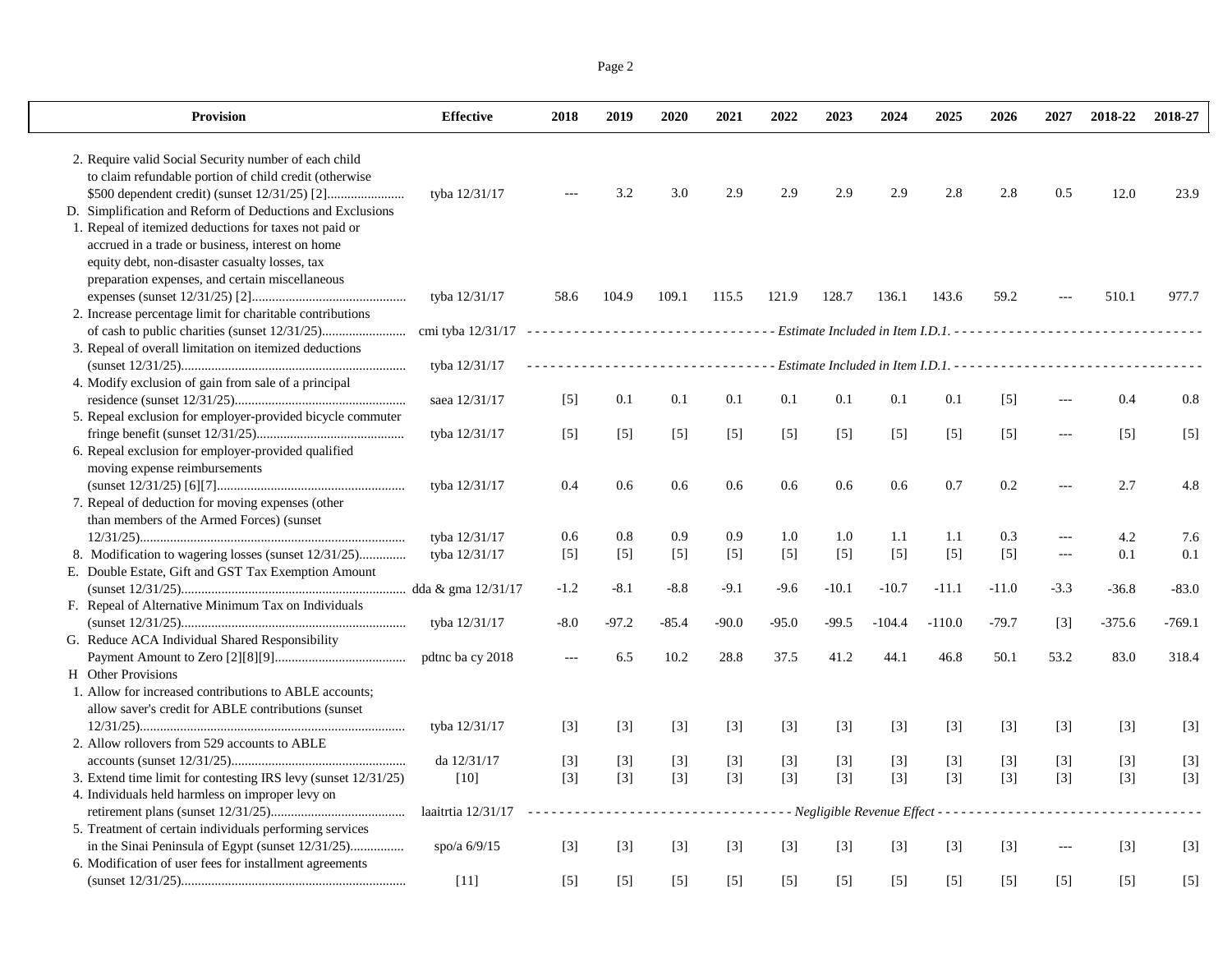| Page 3 |  |
|--------|--|
|        |  |

| <b>Provision</b>                                                                                                    | <b>Effective</b>      | 2018           | 2019     | 2020              | 2021     | 2022     | 2023              | 2024              | 2025     | 2026     | 2027          | 2018-22           | 2018-27    |
|---------------------------------------------------------------------------------------------------------------------|-----------------------|----------------|----------|-------------------|----------|----------|-------------------|-------------------|----------|----------|---------------|-------------------|------------|
| 7. Extend the limitations period with respect to excluding                                                          |                       |                |          |                   |          |          |                   |                   |          |          |               |                   |            |
| amounts received by wrongfully incarcerated individuals                                                             |                       |                |          |                   |          |          |                   |                   |          |          |               |                   |            |
|                                                                                                                     | <b>DOE</b>            | $[3]$          |          |                   |          |          |                   |                   |          |          |               | $\lceil 3 \rceil$ | $[3]$      |
| 8. Treatment of student loans discharged on account of                                                              |                       |                |          |                   |          |          |                   |                   |          |          |               |                   |            |
|                                                                                                                     | doia 12/31/17         | $[3]$          | $[3]$    | $\lceil 3 \rceil$ | $[3]$    | $[3]$    | $[3]$             | $[3]$             | $[3]$    | $[3]$    | $[3]$         | $\lceil 3 \rceil$ | $-0.1$     |
| 9. Double the deduction for educator expenses (sunset                                                               | tyba 12/31/17         | $[3]$          | $-0.2$   | $-0.2$            | $-0.2$   | $-0.2$   | $-0.2$            | $-0.2$            | $-0.2$   | $-0.1$   |               | $-0.8$            | $-1.5$     |
| 10. Simplified filing requirements for individuals over 65                                                          |                       |                |          |                   |          |          |                   |                   |          |          |               |                   |            |
|                                                                                                                     | tyba DOE              |                |          |                   |          |          |                   |                   |          |          |               |                   |            |
| 11. Sense of the Senate to improve customer service and<br>protections for taxpayers by reinstating appropriate IRS |                       |                |          |                   |          |          |                   |                   |          |          |               |                   |            |
|                                                                                                                     | <b>DOE</b>            |                |          |                   |          |          |                   |                   |          |          |               |                   |            |
| 12. Return preparation programs for low-income taxpayers                                                            |                       |                |          |                   |          |          |                   |                   |          |          |               |                   |            |
|                                                                                                                     | <b>DOE</b>            |                |          |                   |          |          |                   |                   |          |          |               |                   |            |
| 13. Codify and permanently extend the Free File Program                                                             | <b>DOE</b>            |                |          |                   |          |          |                   |                   |          |          |               |                   |            |
| 14. Allow 529 contributions for the in utero (sunset 12/31/25)                                                      | tyba 12/31/17         | $[3]$          | $[3]$    | $[3]$             | $[3]$    | $[3]$    | $\lceil 3 \rceil$ | $\lceil 3 \rceil$ | $[3]$    | $[3]$    | $[3]$         | $[3]$             | $-0.1$     |
| 15. Mississippi River Delta flooding relief (sunset)                                                                |                       |                |          |                   |          |          |                   |                   |          |          |               |                   |            |
|                                                                                                                     | <b>DOE</b>            | $-0.3$         | $[3]$    | $\lceil 5 \rceil$ | $[5]$    | $[3]$    | $[3]$             | $[3]$             | $[3]$    | $[3]$    | $[3]$         | $-0.5$            | $-0.5$     |
| 16. Unify the tax treatment of whistleblower awards (sunset)                                                        |                       |                |          |                   |          |          |                   |                   |          |          |               |                   |            |
|                                                                                                                     | facii tyba 12/31/17   | $[3]$          | $[3]$    | $[3]$             | $[3]$    | $[3]$    | $[3]$             | [3]               | $[3]$    | $[3]$    | $\sim$ $\sim$ | $-0.1$            | $-0.1$     |
| 17. Clarification of IRS whistleblower awards [2]                                                                   | [13]                  | $[3]$          | $[3]$    | $[3]$             | $[3]$    | $[3]$    | $[3]$             | $[3]$             | $[3]$    | $[3]$    | $[3]$         | $[3]$             | $-0.1$     |
|                                                                                                                     |                       | $-49.5$        | $-157.2$ | $-142.4$          | $-125.3$ | $-117.7$ | $-114.3$          | $-110.5$          | $-105.8$ | $-38.7$  | 75.3          | $-592.0$          | $-886.4$   |
| <b>II. Business Tax Reform</b>                                                                                      |                       |                |          |                   |          |          |                   |                   |          |          |               |                   |            |
| A. Tax Rates                                                                                                        |                       |                |          |                   |          |          |                   |                   |          |          |               |                   |            |
| 1. 20% corporate tax rate in 2019 and thereafter                                                                    | tyba 12/31/18         | $-15.2$        | $-99.0$  | $-138.6$          | $-141.9$ | $-143.2$ | $-147.7$          | $-152.5$          | $-157.0$ | $-163.1$ | $-171.0$      | $-537.9$          | $-1.329.2$ |
| 2. Reduction of dividends received deduction percentages                                                            | tyba 12/31/18         | $\overline{a}$ | 0.4      | 0.5               | 0.5      | 0.6      | 0.6               | 0.6               | 0.6      | 0.6      | 0.7           | 2.0               | 5.1        |
| 3. Zero percent dividends paid deduction and reporting                                                              |                       |                |          |                   |          |          |                   |                   |          |          |               |                   |            |
|                                                                                                                     | tyba 12/31/18         |                |          |                   |          |          |                   |                   |          |          |               |                   |            |
| B. Repeal of Alternative Minimum Tax on Corporations [2]                                                            | tyba 12/31/17         | $-15.3$        | $-8.3$   | $-4.5$            | $-4.7$   | $-1.3$   | $-1.3$            | $-1.3$            | $-1.3$   | $-1.2$   | $-1.1$        | $-34.0$           | $-40.3$    |
| C. Small Business Reforms                                                                                           |                       |                |          |                   |          |          |                   |                   |          |          |               |                   |            |
| 1. Increase section 179 expensing to \$1 million with a                                                             |                       |                |          |                   |          |          |                   |                   |          |          |               |                   |            |
| phaseout range beginning at \$2.5 million and expand                                                                |                       |                |          |                   |          |          |                   |                   |          |          |               |                   |            |
|                                                                                                                     | ppisi tyba $12/31/17$ | $-3.5$         | $-6.3$   | $-4.3$            | $-2.6$   | $-2.0$   | $-1.5$            | $-1.1$            | $-0.9$   | $-0.9$   | $-0.8$        | $-18.8$           | $-24.0$    |
|                                                                                                                     | $[14]$                | $-8.7$         | $-6.9$   | $-2.6$            | $-1.6$   | $-1.3$   | $-1.2$            | $-1.2$            | $-1.3$   | $-1.4$   | $-1.4$        | $-21.1$           | $-27.6$    |
| D. Cost Recovery, etc.                                                                                              |                       |                |          |                   |          |          |                   |                   |          |          |               |                   |            |
| 1. Limit net interest deductions to 30% of adjusted                                                                 |                       |                |          |                   |          |          |                   |                   |          |          |               |                   |            |
| taxable income, carryforward of denied deduction                                                                    | tyba 12/31/17         | 24.6           | 39.2     | 30.6              | 30.4     | 29.2     | 28.7              | 28.4              | 30.4     | 32.8     | 34.2          | 153.8             | 308.1      |
| 2. Provide temporary 100% bonus depreciation                                                                        | ppisa &               |                |          |                   |          |          |                   |                   |          |          |               |                   |            |
|                                                                                                                     | sppoga $9/27/17$      | $-36.2$        | $-40.4$  | $-23.3$           | $-13.4$  | $-11.0$  | 8.8               | 22.3              | 14.9     | 10.6     | 6.4           | $-124.3$          | $-61.3$    |
| 3. Expand eligibility for 100% expensing to film, television,                                                       |                       |                |          |                   |          |          |                   |                   |          |          |               |                   |            |
|                                                                                                                     | Ppisa 9/27/17         | $-0.8$         | $-1.6$   | $-1.3$            | $-1.0$   | $-0.8$   | 0.3               | 1.3               | 1.0      | 0.7      | 0.6           | $-5.5$            | $-1.7$     |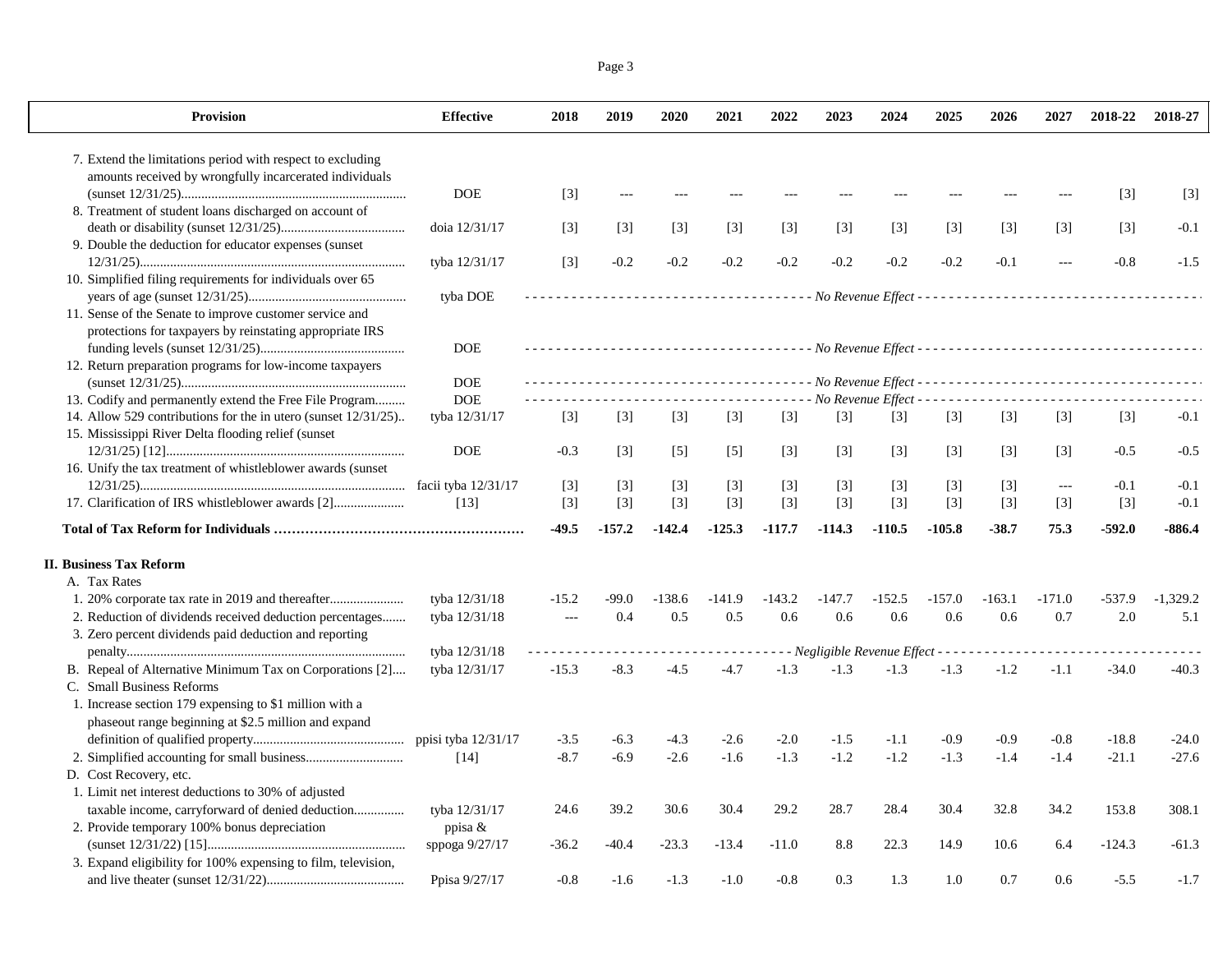| Page 4 |  |
|--------|--|
|        |  |

| <b>Provision</b>                                            | <b>Effective</b>       | 2018   | 2019   | 2020              | 2021   | 2022   | 2023   | 2024                                | 2025          | 2026   | 2027   | 2018-22 | 2018-27 |
|-------------------------------------------------------------|------------------------|--------|--------|-------------------|--------|--------|--------|-------------------------------------|---------------|--------|--------|---------|---------|
| 4. Modifications to depreciation limitations on luxury      |                        |        |        |                   |        |        |        |                                     |               |        |        |         |         |
|                                                             | ppisa 12/31/17         |        |        |                   |        |        |        | Estimate Included in Item II.D.2. - |               |        |        |         |         |
| 5. Modifications of treatment of certain farm property      | ppisa 12/31/17         | $[3]$  | $[3]$  | $[3]$             | $-0.1$ | $-0.2$ | $-0.3$ | $-0.2$                              | $-0.1$        | $[3]$  | $[3]$  | $-0.4$  | $-1.1$  |
| 6. Modification of net operating loss deduction             | lai tyba 12/31/17      | 13.0   | 12.7   | 10.0              | 13.8   | 21.1   | 27.0   | 25.5                                | 17.4          | 10.2   | 7.1    | 70.5    | 157.8   |
| 7. Repeal like-kind exchanges except for real property      | generally eca 12/31/17 | 0.6    | 1.0    | 1.3               | 1.8    | 2.3    | 2.9    | 3.7                                 | 4.5           | 5.6    | 6.7    | 7.0     | 30.5    |
| 8. Applicable recovery period for real property [16]        | ppisa 12/31/17         | $-0.4$ | $-0.8$ | $-0.9$            | $-1.0$ | $-1.2$ | $-1.3$ | $-1.2$                              | $-1.4$        | $-1.6$ | $-1.3$ | $-4.4$  | $-11.1$ |
| 9. Amortization of research expenses, no phase in           | apoia 12/31/25         | $---$  | $---$  | $\qquad \qquad -$ | $---$  | $-$    | $-$    | $---$                               | $\frac{1}{2}$ | 26.3   | 35.8   | $---$   | 62.1    |
| 10. Expensing of certain costs of replacing citrus plants   |                        |        |        |                   |        |        |        |                                     |               |        |        |         |         |
|                                                             | apoia DOE              | $[3]$  | $[3]$  | $[3]$             | $[3]$  | $[3]$  | $[3]$  | $[3]$                               | $[3]$         | $[3]$  | $[3]$  | $[3]$   | $[3]$   |
| E. Business-Related Deductions                              |                        |        |        |                   |        |        |        |                                     |               |        |        |         |         |
| 1. Repeal of deduction for income attributable to domestic  |                        |        |        |                   |        |        |        |                                     |               |        |        |         |         |
|                                                             | tyba 12/31/18          | $-0.3$ | 3.4    | 7.9               | 8.7    | 9.1    | 9.5    | 10.0                                | 10.3          | 10.5   | 11.5   | 28.8    | 80.7    |
| 2. Limitation on deduction by employers of expenses for     |                        |        |        |                   |        |        |        |                                     |               |        |        |         |         |
| fringe benefits:                                            |                        |        |        |                   |        |        |        |                                     |               |        |        |         |         |
| a. Meals (with modification) and entertainment              | apoia 12/31/17 &       |        |        |                   |        |        |        |                                     |               |        |        |         |         |
|                                                             | apoia 12/31/25         | 1.6    | 2.0    | 2.1               | 2.1    | 2.2    | 2.3    | 2.4                                 | 2.5           | 2.8    | 2.9    | 10.0    | 22.9    |
|                                                             | apoia 12/31/17         | 1.3    | 1.5    | 1.7               | 1.7    | 1.8    | 1.8    | 1.8                                 | 1.9           | 1.9    | 2.0    | 7.9     | 17.4    |
| F. Accounting Methods                                       |                        |        |        |                   |        |        |        |                                     |               |        |        |         |         |
| 1. Certain special rules for taxable year of inclusion (in  |                        |        |        |                   |        |        |        |                                     |               |        |        |         |         |
|                                                             | tyba 12/31/17          | 1.9    | 2.0    | 1.6               | 1.6    | 0.6    | 0.2    | 0.2                                 | 0.2           | 0.2    | 0.2    | 7.8     | 8.9     |
| 2. Certain special rules for taxable year of inclusion      |                        |        |        |                   |        |        |        |                                     |               |        |        |         |         |
|                                                             | tyba 12/31/17          | 1.3    | 2.1    | 1.5               | 1.5    | 0.9    | 0.2    | 0.2                                 | 0.3           | 0.3    | 0.3    | 7.4     | 8.7     |
| G. Business Credits                                         |                        |        |        |                   |        |        |        |                                     |               |        |        |         |         |
| 1. Modification of credit for clinical testing expenses for |                        |        |        |                   |        |        |        |                                     |               |        |        |         |         |
|                                                             | apoii tyba 12/31/17    | 0.5    | 1.5    | 1.9               | 2.3    | 2.8    | 3.2    | 3.7                                 | 4.2           | 4.7    | 5.1    | 9.0     | 29.9    |
| 2. Modify rehabilitation credit to provide 20% historic     |                        |        |        |                   |        |        |        |                                     |               |        |        |         |         |
| credit ratably over 5 years, repeal credit for pre-1936     |                        |        |        |                   |        |        |        |                                     |               |        |        |         |         |
|                                                             | $[19]$                 | $[5]$  | 0.3    | 0.6               | 0.6    | 0.5    | 0.3    | 0.2                                 | 0.2           | 0.2    | 0.2    | 2.0     | 3.1     |
| 3. Repeal of deduction for certain unused business credits  | tyba 12/31/17          |        |        |                   |        |        |        | - Negligible Revenue Effect - - - - |               |        |        |         |         |
| 4. Provide a tax credit to certain employers who            |                        |        |        |                   |        |        |        |                                     |               |        |        |         |         |
| provide family and medical leave (sunset 12/31/19)          | tyba 12/31/17          | $-0.7$ | $-1.5$ | $-1.1$            | $-0.5$ | $-0.3$ | $-0.2$ |                                     |               |        |        | $-4.1$  | $-4.3$  |
| H. Banks and Financial Instruments                          |                        |        |        |                   |        |        |        |                                     |               |        |        |         |         |
|                                                             | tyba 12/31/17          | 0.8    | 1.8    | 1.4               | 1.4    | 1.4    | 1.5    | 1.5                                 | 1.5           | 1.6    | 1.6    | 6.8     | 14.5    |
|                                                             | ar bia 12/31/17        | 0.4    | 1.1    | 1.4               | 1.7    | 1.9    | 2.0    | 2.0                                 | 2.1           | 2.1    | 2.1    | 6.5     | 16.8    |
| 3. Cost basis of specified securities determined without    |                        |        |        |                   |        |        |        |                                     |               |        |        |         |         |
| regard to identification, with exception for RICs           | seaoda 12/31/17        | 0.2    | 0.4    | 0.3               | 0.2    | 0.2    | 0.2    | 0.2                                 | 0.2           | 0.2    | 0.2    | 1.3     | 2.4     |
| I. Compensation                                             |                        |        |        |                   |        |        |        |                                     |               |        |        |         |         |
| 1. Modification of limitation on excessive employee         |                        |        |        |                   |        |        |        |                                     |               |        |        |         |         |
|                                                             | tyba 12/31/17          | 0.1    | 1.2    | 0.7               | 0.7    | 0.7    | 0.7    | 0.7                                 | 0.7           | 0.7    | 0.7    | 3.4     | 6.9     |
| 2. 20% excise tax on excess tax-exempt organization         |                        |        |        |                   |        |        |        |                                     |               |        |        |         |         |
|                                                             | tyba 12/31/17          | 0.3    | 0.4    | 0.4               | 0.4    | 0.4    | 0.4    | 0.4                                 | 0.4           | 0.4    | 0.3    | 1.7     | 3.6     |
|                                                             | $[21]$                 | $-0.2$ | $-0.3$ | $-0.2$            | $-0.2$ | $-0.1$ | $-0.1$ | $[5]$                               | $[5]$         | $-0.1$ | $-0.1$ | $-1.0$  | $-1.2$  |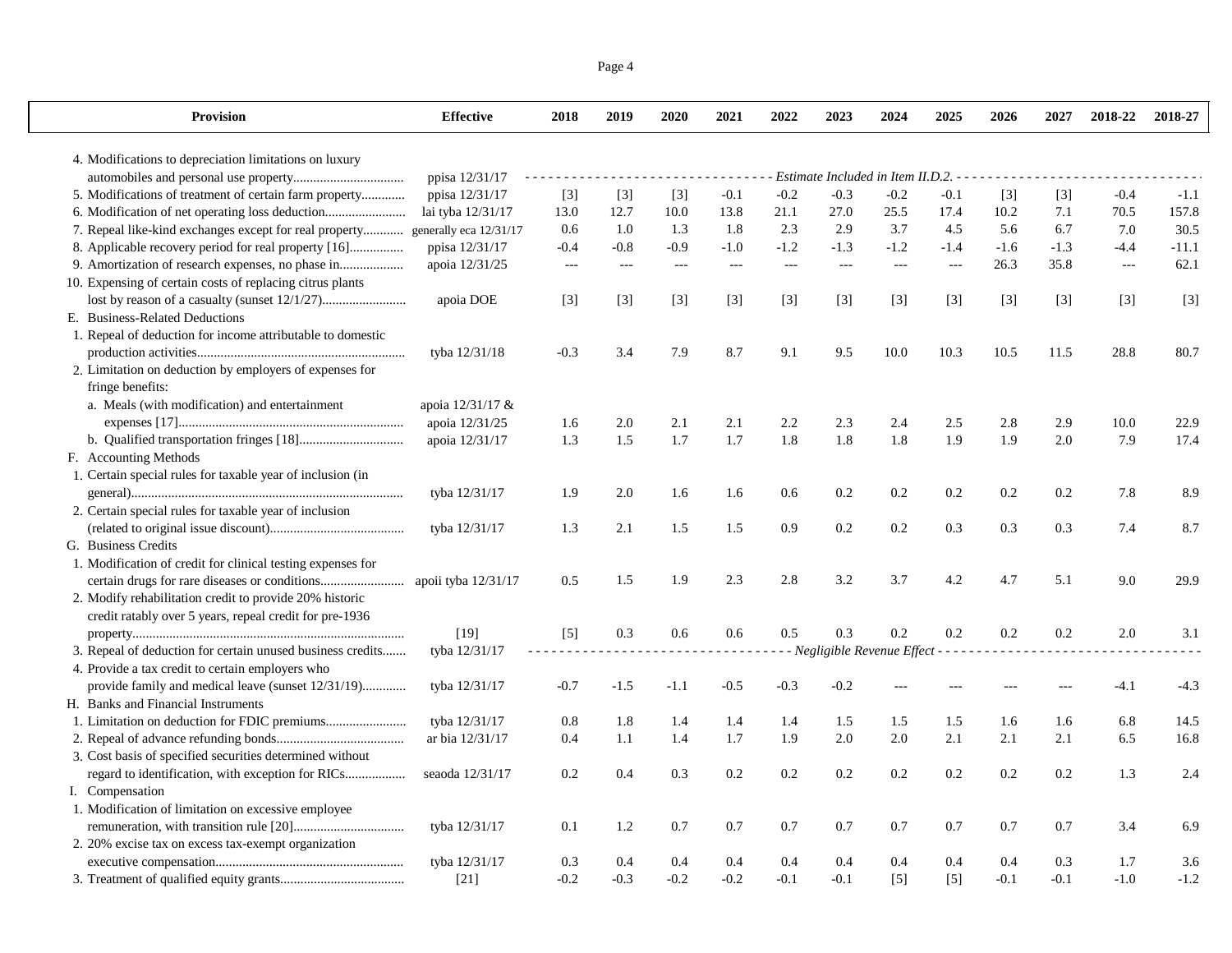|--|--|

| <b>Provision</b>                                                                  | <b>Effective</b>                     | 2018  | 2019  | 2020                        | 2021                                                                                              | 2022    | 2023                                                      | 2024  | 2025  | 2026    | 2027  | 2018-22 | 2018-27 |
|-----------------------------------------------------------------------------------|--------------------------------------|-------|-------|-----------------------------|---------------------------------------------------------------------------------------------------|---------|-----------------------------------------------------------|-------|-------|---------|-------|---------|---------|
| J. Insurance                                                                      |                                      |       |       |                             |                                                                                                   |         |                                                           |       |       |         |       |         |         |
|                                                                                   | tyba 12/31/17                        |       |       |                             |                                                                                                   |         | Estimate Included in Item II.D.6 -                        |       |       |         |       |         |         |
| 2. Repeal of small life insurance company deduction                               | tyba 12/31/17                        | $[5]$ | $[5]$ | $[5]$                       | $[5]$                                                                                             | $[5]$   | $[5]$                                                     | $[5]$ | $[5]$ | $[5]$   | $[5]$ | 0.1     | $0.2\,$ |
|                                                                                   | tyba 12/31/17                        | 0.2   | 0.1   | 0.1                         | 0.1                                                                                               | 0.1     | 0.1                                                       | 0.1   | 0.1   | 0.1     | 0.1   | 0.6     | 1.3     |
| 4. Repeal of special rule for distributions to shareholders                       |                                      |       |       |                             |                                                                                                   |         |                                                           |       |       |         |       |         |         |
|                                                                                   | tyba 12/31/17                        | $[5]$ | $[5]$ | $[5]$                       | $[5]$                                                                                             | $[5]$   | $[5]$                                                     | $[5]$ | $[5]$ | $[5]$   | $[5]$ | $[5]$   | $[5]$   |
| 5. Modification of proration rules for property and                               |                                      |       |       |                             |                                                                                                   |         |                                                           |       |       |         |       |         |         |
|                                                                                   | tyba 12/31/17                        | 0.2   | 0.3   | 0.2                         | 0.2                                                                                               | 0.2     | 0.2                                                       | 0.2   | 0.2   | 0.2     | 0.2   | 1.1     | 2.2     |
|                                                                                   | tyba 12/31/17                        | $[5]$ | $[5]$ | $[5]$                       | $[5]$                                                                                             | $[5]$   | $[5]$                                                     | $[5]$ | $[5]$ | $[5]$   | $[5]$ | $[5]$   | $[5]$   |
| 7. Capitalization of certain policy acquisition expenses                          | tyba 12/31/17                        | 0.4   | 1.5   | 2.1                         | 2.2                                                                                               | 2.4     | 2.5                                                       | 2.7   | 2.9   | 3.1     | 3.2   | 8.6     | 23.0    |
| 8. Tax reporting for life settlement transactions generally tyba 12/31/17         |                                      | $[3]$ | $[3]$ | $[5]$                       | $[5]$                                                                                             | $[5]$   | $[5]$                                                     | $[5]$ | $[5]$ | 0.1     | 0.1   | $[5]$   | 0.2     |
| 9. Clarification of tax basis of life insurance contracts generally teia 8/25/09- |                                      | .     |       | $\sim$ $\sim$ $\sim$ $\sim$ | $\frac{1}{2}$                                                                                     |         | Estimate Included in Item II.J.8. - -                     |       |       |         |       |         |         |
| 10. Exception to transfer for valuable consideration rules                        | ta 12/31/17                          |       |       |                             | $\begin{array}{cccccccccccccc} \bot & \bot & \bot & \bot & \bot & \bot & \bot & \bot \end{array}$ |         |                                                           |       |       |         |       |         |         |
| K. Partnerships                                                                   |                                      |       |       |                             |                                                                                                   |         |                                                           |       |       |         |       |         |         |
| 1. Tax gain on the sale of a partnership interest on look-thru                    |                                      |       |       |                             |                                                                                                   |         |                                                           |       |       |         |       |         |         |
|                                                                                   | saea 12/31/17                        | $[5]$ | 0.2   | 0.3                         | 0.3                                                                                               | 0.4     | 0.5                                                       | 0.5   | 0.5   | 0.5     | 0.6   | 1.2     | 3.8     |
| 2. Expand the definition of substantial built-in loss for                         |                                      |       |       |                             |                                                                                                   |         |                                                           |       |       |         |       |         |         |
|                                                                                   | topia 12/31/17                       | $[5]$ | $[5]$ | 0.1                         | 0.1                                                                                               | 0.1     | 0.1                                                       | 0.1   | 0.1   | 0.1     | 0.1   | 0.2     | 0.5     |
| 3. Charitable contributions and foreign taxes taken into                          |                                      |       |       |                             |                                                                                                   |         |                                                           |       |       |         |       |         |         |
| account in determining limitation on allowance of                                 |                                      |       |       |                             |                                                                                                   |         |                                                           |       |       |         |       |         |         |
|                                                                                   | tyba 12/31/17                        | $[5]$ | 0.1   | 0.1                         | 0.1                                                                                               | 0.1     | 0.1                                                       | 0.1   | 0.1   | 0.2     | 0.2   | 0.5     | 1.2     |
| L. Tax-Exempt Organizations                                                       |                                      |       |       |                             |                                                                                                   |         |                                                           |       |       |         |       |         |         |
| 1. Excise tax based on investment income of private                               |                                      |       |       |                             |                                                                                                   |         |                                                           |       |       |         |       |         |         |
|                                                                                   | tyba 12/31/17                        | 0.2   | 0.2   | 0.2                         | 0.2                                                                                               | 0.3     | 0.3                                                       | 0.3   | 0.3   | 0.3     | 0.3   | 1.2     | 2.5     |
| 2. Name and logo royalties treated as unrelated business                          |                                      |       |       |                             |                                                                                                   |         |                                                           |       |       |         |       |         |         |
|                                                                                   | tyba 12/31/17                        | 0.2   | 0.2   | 0.2                         | 0.2                                                                                               | 0.2     | 0.2                                                       | 0.2   | 0.2   | $0.2\,$ | 0.3   | 0.8     | 2.0     |
| 3. Unrelated business taxable income separately computed                          | generally                            |       |       |                             |                                                                                                   |         |                                                           |       |       |         |       |         |         |
|                                                                                   | tyba 12/31/17                        | 0.3   | 0.3   | 0.3                         | 0.3                                                                                               | 0.3     | 0.3                                                       | 0.3   | 0.3   | 0.3     | 0.4   | 1.6     | 3.2     |
| 4. Repeal tax-exempt status for professional sports leagues                       | tyba 12/31/17                        | $[5]$ | $[5]$ | $[5]$                       | $[5]$                                                                                             | $[5]$   | $[5]$                                                     | $[5]$ | $[5]$ | $[5]$   | $[5]$ | $[5]$   | 0.1     |
| 5. Modification of taxes on excess benefit transactions                           |                                      |       |       |                             |                                                                                                   |         |                                                           |       |       |         |       |         |         |
|                                                                                   | tyba 12/31/17                        |       |       |                             |                                                                                                   |         | - Negligible Revenue Effect - - - - - -                   |       |       |         |       |         |         |
| 6. Exception to private foundation excess business holdings                       |                                      |       |       |                             |                                                                                                   |         |                                                           |       |       |         |       |         |         |
|                                                                                   | tyba 12/31/17                        | $[5]$ | $[5]$ | $[5]$                       | $[5]$                                                                                             | $[5]$   | $[5]$                                                     | $[5]$ | $[5]$ | $[5]$   | $[5]$ | $[5]$   | $[5]$   |
| 7. Charitable deduction not allowed for amounts paid in                           |                                      |       |       |                             |                                                                                                   |         |                                                           |       |       |         |       |         |         |
| exchange for college athletic event seating rights                                | cmi tyba 12/31/17                    | 0.2   | 0.2   | 0.2                         | $0.2\,$                                                                                           | $0.2\,$ | 0.2                                                       | 0.2   | 0.2   | 0.2     | 0.2   | 0.9     | 1.9     |
| 8. Repeal substantiation exception for charitable                                 |                                      |       |       |                             |                                                                                                   |         |                                                           |       |       |         |       |         |         |
|                                                                                   | cmi tyba $12/31/16$ ---------------- |       |       |                             | .                                                                                                 |         | - - Negligible Revenue Effect - - - - - - - - - - - - - - |       |       |         |       |         |         |
| M. Retirement Savings                                                             |                                      |       |       |                             |                                                                                                   |         |                                                           |       |       |         |       |         |         |
| 1. Conformity of contribution limits for employer-sponsored                       | pyba &                               |       |       |                             |                                                                                                   |         |                                                           |       |       |         |       |         |         |
|                                                                                   | tyba 12/31/17                        | 0.1   | 0.1   | 0.1                         | $0.2\,$                                                                                           | $0.2\,$ | 0.2                                                       | 0.2   | 0.2   | 0.2     | 0.2   | 0.7     | 1.7     |
| 2. Repeal of special rule permitting recharacterization                           |                                      |       |       |                             |                                                                                                   |         |                                                           |       |       |         |       |         |         |
|                                                                                   | tyba 12/31/17                        | $[5]$ | $[5]$ | $[5]$                       | $[5]$                                                                                             | $[5]$   | 0.1                                                       | 0.1   | 0.1   | 0.1     | 0.1   | 0.2     | 0.5     |
|                                                                                   |                                      |       |       |                             |                                                                                                   |         |                                                           |       |       |         |       |         |         |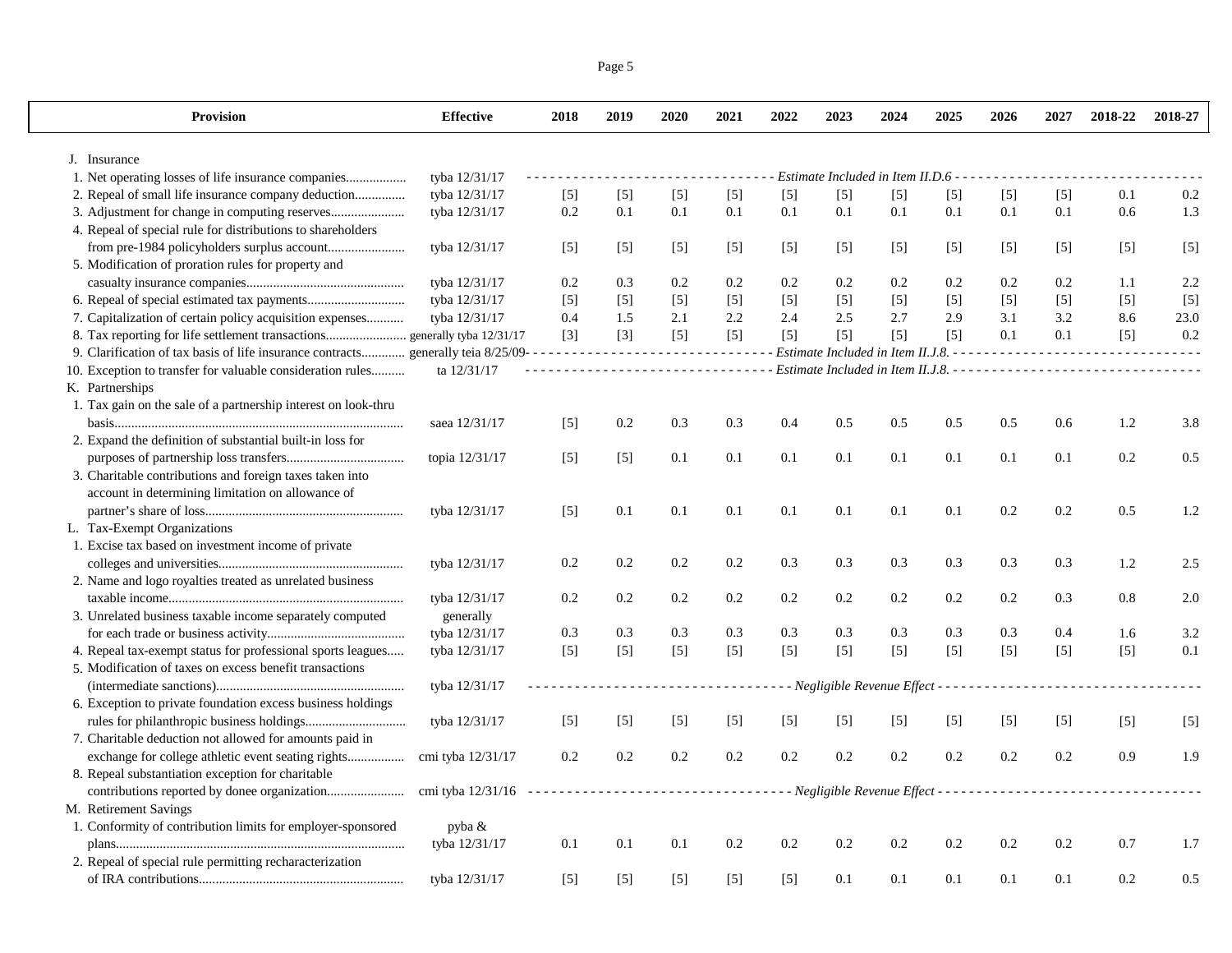Page 6

| Provision                                                     | <b>Effective</b>    | 2018    | 2019    | 2020     | 2021    | 2022    | 2023                                              | 2024    | 2025    | 2026    | 2027    | 2018-22  | 2018-27  |
|---------------------------------------------------------------|---------------------|---------|---------|----------|---------|---------|---------------------------------------------------|---------|---------|---------|---------|----------|----------|
| 3. Length of service awards for public safety                 |                     |         |         |          |         |         |                                                   |         |         |         |         |          |          |
|                                                               | tyba 12/31/17       | $[3]$   | $[3]$   | $[3]$    | $[3]$   | $[3]$   | $[3]$                                             | $-0.1$  | $-0.1$  | $-0.1$  | $-0.1$  | $-0.1$   | $-0.5$   |
| 4. Extended rollover period for certain plan loan offsets     | tyba 12/31/17       |         |         |          |         |         | - Negligible Revenue Effect - - - - - - - - - - - |         |         |         |         |          |          |
| N. Other Provisions                                           |                     |         |         |          |         |         |                                                   |         |         |         |         |          |          |
| 1. Modify tax treatment of Alaska Native Corporations and     |                     |         |         |          |         |         |                                                   |         |         |         |         |          |          |
|                                                               | $[23]$              | $[3]$   | $[3]$   | $[3]$    | $[3]$   | $[3]$   | $[3]$                                             | $[3]$   | $[3]$   | $[3]$   | $[3]$   | $[3]$    | $-0.1$   |
| 2. Modification of low income housing                         | generally           |         |         |          |         |         |                                                   |         |         |         |         |          |          |
|                                                               | 12/31/17            |         |         |          | .       |         |                                                   |         |         |         |         |          |          |
| 3. Expansion of qualifying beneficiaries of an electing small |                     |         |         |          |         |         |                                                   |         |         |         |         |          |          |
| business trust, and modify charitable contribution            | $1/1/18$ feoqb $\&$ |         |         |          |         |         |                                                   |         |         |         |         |          |          |
|                                                               | tyba 12/31/17 fc    | $[3]$   | $[3]$   | $[3]$    | $[3]$   | $[3]$   | $[3]$                                             | $[3]$   | $[3]$   | $[3]$   | $[3]$   | $-0.1$   | $-0.3$   |
| 4. Craft beverage modernization and tax reform                | generally           |         |         |          |         |         |                                                   |         |         |         |         |          |          |
|                                                               | 1/1/18              | $-1.6$  | $-1.5$  | $-1.1$   |         |         |                                                   |         |         |         |         | $-4.2$   | $-4.2$   |
| 5. Exempt amounts paid for aircraft management services       |                     |         |         |          |         |         |                                                   |         |         |         |         |          |          |
| from the excise taxes imposed on transportation by air        | apa DOE             | $[3]$   | $[3]$   | $[3]$    | $[3]$   | $[3]$   | $[3]$                                             | $[3]$   | $[3]$   | $[3]$   | $[3]$   | $[3]$    | $[3]$    |
|                                                               | <b>DOE</b>          | $-1.2$  | $-1.7$  | $-1.6$   | $-1.7$  | $-1.6$  | $-1.5$                                            | $-1.5$  | $-1.6$  | 8.1     | 2.7     | $-7.7$   | $-1.6$   |
| 7. Deny deduction for settlements subject to a nondisclosure  |                     |         |         |          |         |         |                                                   |         |         |         |         |          |          |
| agreement paid in connection with sexual harassment           | apoia DOE           | $[5]$   | $[5]$   | $[5]$    | $[5]$   | $[5]$   | $[5]$                                             | $[5]$   | $[5]$   | $[5]$   | $[5]$   | $[5]$    | $[5]$    |
| 8. Uniform treatment of expenses in contingency fee           |                     |         |         |          |         |         |                                                   |         |         |         |         |          |          |
|                                                               | eacpoii tyba DOE    | $[5]$   | 0.1     | 0.1      | 0.1     | 0.1     | $[5]$                                             | $[5]$   | $[5]$   | $[5]$   | $[5]$   | 0.4      | 0.5      |
| 9. Expand provision relating to the non-deductibility         |                     |         |         |          |         |         |                                                   |         |         |         |         |          |          |
|                                                               | apoiooa DOE         | $[5]$   | $[5]$   | $[5]$    | $[5]$   | $[5]$   | $[5]$                                             | $[5]$   | $[5]$   | $[5]$   | $[5]$   | 0.1      | 0.1      |
| 10. Repeal of deduction for local lobbying expenses           | apoio/a DOE         | $[5]$   | $[5]$   | 0.1      | 0.1     | 0.1     | 0.1                                               | 0.1     | 0.1     | 0.1     | 0.1     | 0.3      | 0.6      |
| 11. Recharacterization of certain gains on property held for  |                     |         |         |          |         |         |                                                   |         |         |         |         |          |          |
| fewer than 3 years in the case of partnership profits         |                     |         |         |          |         |         |                                                   |         |         |         |         |          |          |
| interest held in connection with performance of investment    |                     |         |         |          |         |         |                                                   |         |         |         |         |          |          |
|                                                               | tyba 12/31/17       | 0.2     | 0.2     | 0.1      | 0.1     | 0.1     | 0.1                                               | 0.1     | 0.1     | 0.1     | 0.1     | 0.7      | 1.2      |
|                                                               |                     | $-35.6$ | $-93.8$ | $-111.4$ | $-95.0$ | $-82.6$ | $-59.4$                                           | $-48.8$ | $-65.0$ | $-42.2$ | $-48.3$ | $-418.4$ | $-682.4$ |
| <b>III.</b> International Tax Reform                          |                     |         |         |          |         |         |                                                   |         |         |         |         |          |          |
| A. Establishment of Participation Exemption System for        |                     |         |         |          |         |         |                                                   |         |         |         |         |          |          |
| Taxation of Foreign Income                                    |                     |         |         |          |         |         |                                                   |         |         |         |         |          |          |
| 1. Deduction for dividends received by domestic               |                     |         |         |          |         |         |                                                   |         |         |         |         |          |          |
|                                                               | $[24]$              | $-17.6$ | $-26.3$ | $-18.2$  | $-20.1$ | $-20.5$ | $-20.4$                                           | $-21.7$ | -22.7   | $-23.3$ | $-24.6$ | $-102.8$ | $-215.5$ |
| 2. Special rules relating to sales or transfers involving     | dri tyba &          |         |         |          |         |         |                                                   |         |         |         |         |          |          |
|                                                               | Ta 12/31/17         | 0.2     | 0.2     | 0.5      | 0.8     | 1.2     | 1.4                                               | 1.6     | 1.5     | 1.7     | 2.2     | 2.9      | 11.3     |
| 3. Treatment of deferred foreign income upon transition       |                     |         |         |          |         |         |                                                   |         |         |         |         |          |          |
| to participation exemption system of taxation and             |                     |         |         |          |         |         |                                                   |         |         |         |         |          |          |
| mandatory inclusion at two-tier rate (5-percent rate          |                     |         |         |          |         |         |                                                   |         |         |         |         |          |          |
| for illiquid assets, 10-percent rate for liquid assets)       | $[25]$              | 45.2    | 21.5    | 5.9      | 6.5     | 7.5     | 16.0                                              | 29.9    | 41.6    | 18.8    | $-8.1$  | 86.6     | 184.8    |
| B. Rules Related to Passive and Mobile Income                 |                     |         |         |          |         |         |                                                   |         |         |         |         |          |          |
| 1. Current year inclusion of global intangible low-taxed      |                     |         |         |          |         |         |                                                   |         |         |         |         |          |          |
| income, with deduction, by United States shareholders         | $[24]$              | 19.6    | 24.6    | 9.7      | 9.4     | 9.0     | 8.6                                               | 8.9     | 8.9     | 15.1    | 21.3    | 72.3     | 135.0    |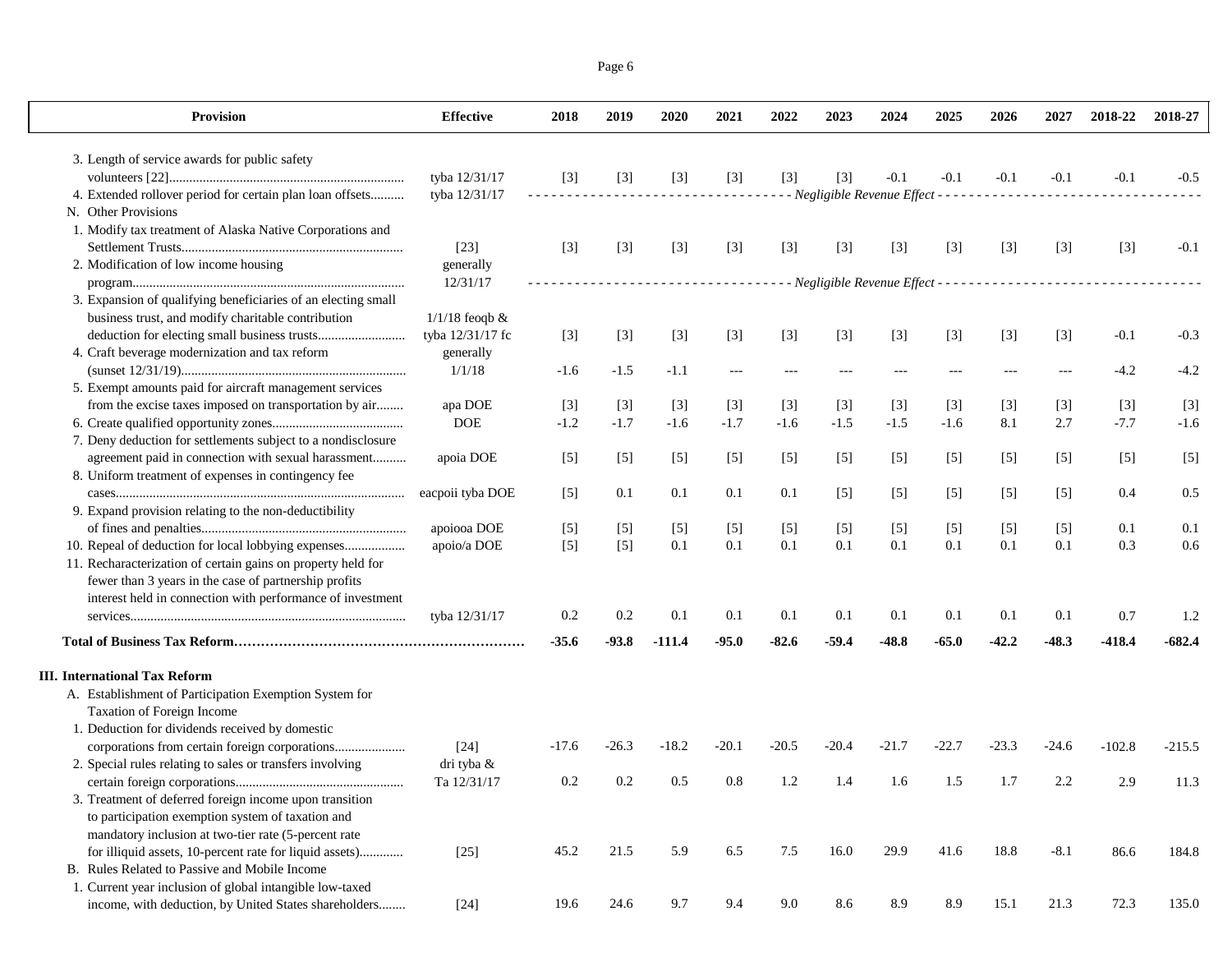| <b>Provision</b>                                             | <b>Effective</b> | 2018   | 2019   | 2020   | 2021    | 2022   | 2023                                 | 2024    | 2025    | 2026    | 2027    | 2018-22                                                                                 | 2018-27 |
|--------------------------------------------------------------|------------------|--------|--------|--------|---------|--------|--------------------------------------|---------|---------|---------|---------|-----------------------------------------------------------------------------------------|---------|
| 2. Deduction for foreign-derived intangible income derived   |                  |        |        |        |         |        |                                      |         |         |         |         |                                                                                         |         |
| from trade or business within the United States              | tyba 12/31/17    | $-1.3$ | 3.7    | 6.8    | 6.4     | 0.3    | $-11.4$                              | $-15.8$ | $-19.9$ | $-17.8$ | $-15.3$ | 15.9                                                                                    | $-64.4$ |
| 3. Special rules for transfers of intangible property from   |                  |        |        |        |         |        |                                      |         |         |         |         |                                                                                         |         |
| controlled foreign corporations to United States             |                  |        |        |        |         |        |                                      |         |         |         |         |                                                                                         |         |
|                                                              | $[26]$           | $-3.9$ | $-7.3$ | $-8.9$ | $-12.1$ | $-8.3$ | $-0.9$                               | 1.7     | 1.8     | 1.9     | 1.9     | $-40.6$                                                                                 | $-34.1$ |
| C. Other Modifications of Subpart F Provisions               |                  |        |        |        |         |        |                                      |         |         |         |         |                                                                                         |         |
| 1. Elimination of inclusion of foreign base company          |                  |        |        |        |         |        |                                      |         |         |         |         |                                                                                         |         |
|                                                              | $[24]$           | $-0.1$ | $-0.3$ | $-0.3$ | $-0.3$  | $-0.4$ | $-0.4$                               | $-0.4$  | $-0.5$  | $-0.5$  | $-0.6$  | $-1.4$                                                                                  | $-4.0$  |
| 2. Inflation adjustment of de minimis exception for          |                  |        |        |        |         |        |                                      |         |         |         |         |                                                                                         |         |
|                                                              | $[24]$           | $[3]$  | $[3]$  | $[3]$  | $[3]$   | $[3]$  | $[3]$                                | $[3]$   | $[3]$   | $[3]$   | $[3]$   | $-0.2$                                                                                  | $-0.4$  |
| 3. Repeal of inclusion based on withdrawal of previously     |                  |        |        |        |         |        |                                      |         |         |         |         |                                                                                         |         |
| excluded subpart F income from qualified investment          | $[24]$           | $[3]$  | $[3]$  | $[3]$  | $[3]$   | $[3]$  | $[3]$                                | $[3]$   | $[3]$   | $[3]$   | $[3]$   | $[3]$                                                                                   | $[3]$   |
| 4. Modification of stock attribution rules for determining   |                  |        |        |        |         |        |                                      |         |         |         |         |                                                                                         |         |
|                                                              | $[25]$           |        |        |        |         |        | Estimate Included in Item III.A.1. - |         |         |         |         |                                                                                         |         |
| 5. Modification of definition of United States shareholder   | $[24]$           | 0.2    | 0.2    | 0.1    | 0.1     | 0.1    | 0.1                                  | 0.1     | 0.1     | 0.1     | 0.1     | 0.8                                                                                     | 1.4     |
| 6. Elimination of requirement that corporation must be       |                  |        |        |        |         |        |                                      |         |         |         |         |                                                                                         |         |
| controlled for 30 days before subpart F inclusions apply     | $[24]$           | $[5]$  | 0.1    | $[5]$  | $[5]$   | $[5]$  | $[5]$                                | $[5]$   | $[5]$   | $[5]$   | $[5]$   | 0.2                                                                                     | 0.4     |
| 7. Look-thru rule for controlled foreign corporations        |                  |        |        |        |         |        |                                      |         |         |         |         |                                                                                         |         |
|                                                              | $[27]$           | $-$    | $-$    | $-0.8$ | $-1.2$  | $-1.3$ | $-1.4$                               | $-1.5$  | $-1.7$  | $-1.8$  | $-2.0$  | $-3.3$                                                                                  | $-11.8$ |
| 8. Corporations eligible for deduction for dividends from    |                  |        |        |        |         |        |                                      |         |         |         |         |                                                                                         |         |
| controlled foreign corporations exempt from subpart F to     |                  |        |        |        |         |        |                                      |         |         |         |         |                                                                                         |         |
|                                                              | $[24]$           | $-0.1$ | $-0.2$ | $-0.2$ | $-0.2$  | $-0.2$ | $-0.2$                               | $-0.2$  | $-0.2$  | $-0.2$  | $-0.2$  | $-1.0$                                                                                  | $-2.0$  |
| D. Prevention of Base Erosion                                |                  |        |        |        |         |        |                                      |         |         |         |         |                                                                                         |         |
| 1. Denial of deduction for interest expense of United States |                  |        |        |        |         |        |                                      |         |         |         |         |                                                                                         |         |
| shareholders which are members of worldwide affiliated       |                  |        |        |        |         |        |                                      |         |         |         |         |                                                                                         |         |
|                                                              | tyba 12/31/17    | 0.5    | 0.8    | 0.7    | 0.8     | 0.7    | 0.9                                  | 1.0     | 0.9     | $1.2\,$ | 1.3     | 3.5                                                                                     | 8.8     |
| 2. Limitation on income shifting through intangible          |                  |        |        |        |         |        |                                      |         |         |         |         |                                                                                         |         |
|                                                              | Ta tyba 12/31/17 | 0.1    | 0.1    | 0.1    | 0.1     | 0.1    | 0.1                                  | 0.1     | 0.2     | 0.2     | 0.2     | 0.5                                                                                     | 1.3     |
| 3. Certain related party amounts paid or accrued in          |                  |        |        |        |         |        |                                      |         |         |         |         |                                                                                         |         |
|                                                              | tyba 12/31/17    |        |        |        |         |        |                                      |         |         |         |         | Estimate Included in Item III.A.1. ------------------------------                       |         |
| 4. Termination of special rules for domestic international   |                  |        |        |        |         |        |                                      |         |         |         |         |                                                                                         |         |
|                                                              | tyba 12/31/18    |        | 0.3    | 0.5    | 0.6     | 0.6    | 0.6                                  | 0.6     | 0.7     | 0.7     | 0.7     | 2.0                                                                                     | 5.3     |
| 5. Surrogate foreign corporations not eligible for           |                  |        |        |        |         |        |                                      |         |         |         |         |                                                                                         |         |
|                                                              | dpa 12/31/17     | 0.1    | 0.1    | 0.1    | 0.1     | 0.1    | 0.1                                  | 0.1     | 0.1     | 0.1     | 0.1     | 0.3                                                                                     | 0.7     |
| E. Modifications Related to Foreign Tax Credit System        |                  |        |        |        |         |        |                                      |         |         |         |         |                                                                                         |         |
| 1. Repeal of section 902 indirect foreign tax credits;       |                  |        |        |        |         |        |                                      |         |         |         |         |                                                                                         |         |
| determination of section 960 credit on current year          |                  |        |        |        |         |        |                                      |         |         |         |         |                                                                                         |         |
|                                                              | $[24]$           |        |        |        |         |        |                                      |         |         |         |         | ------------------- Estimate Included in Item III.A.1. -------------------------------- |         |
| 2. Separate foreign tax credit limitation basket for         |                  |        |        |        |         |        |                                      |         |         |         |         |                                                                                         |         |
|                                                              | tyba 12/31/17    |        |        |        |         |        |                                      |         |         |         |         | ------------Estimate Included in Item III.B.1. --------------------------------         |         |
| 3. Acceleration of election to allocate interest, etc., on a |                  |        |        |        |         |        |                                      |         |         |         |         |                                                                                         |         |
|                                                              | tyba 12/31/17    | $-0.3$ | $-0.6$ | $-0.7$ | $-0.4$  |        |                                      |         |         |         |         | $-2.0$                                                                                  | $-2.0$  |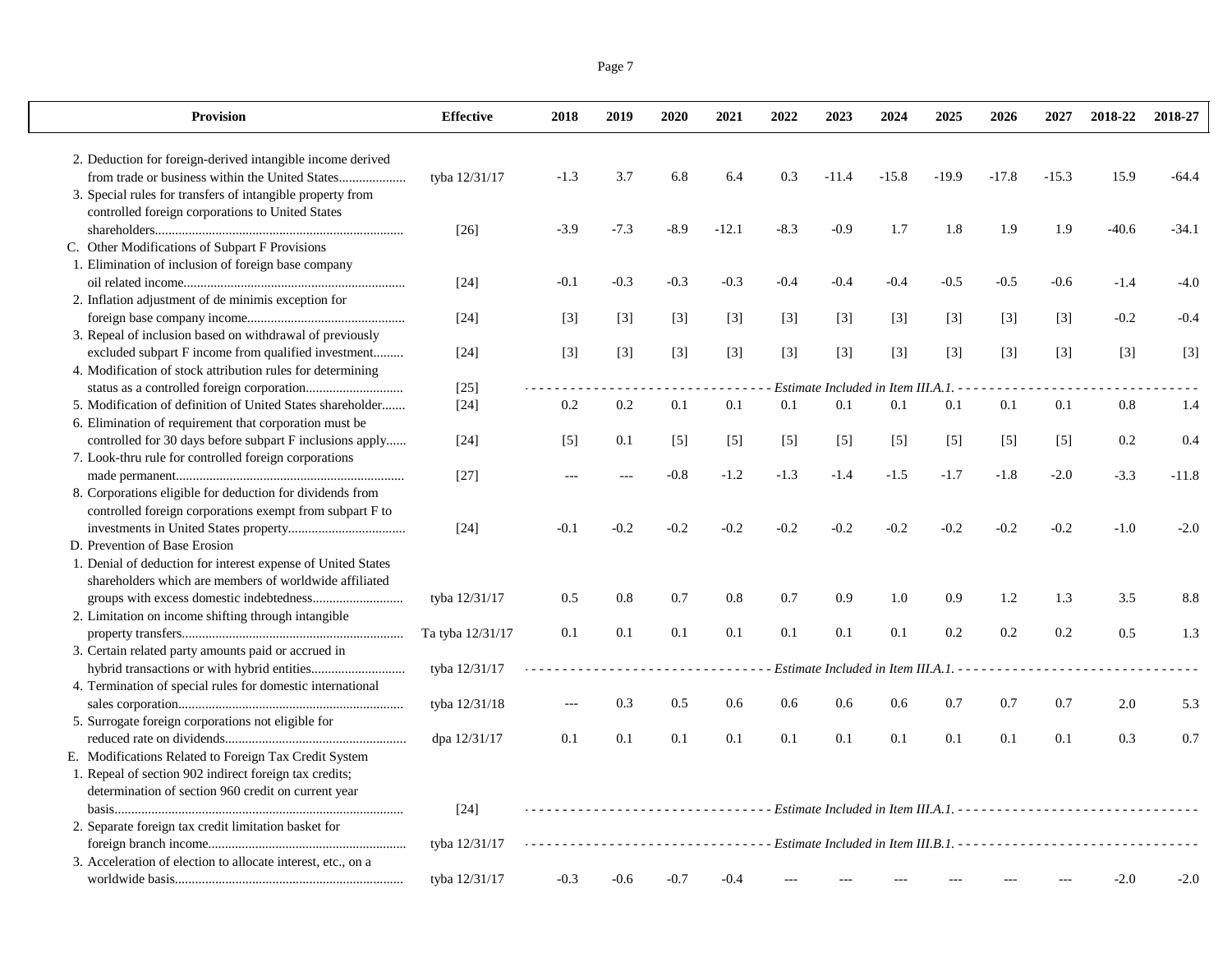| <b>Effective</b> | 2018                                                              | 2019                             | 2020                             | 2021                             | 2022                             | 2023                             | 2024                             | 2025                            | 2026                              | 2027                              | 2018-22                          | 2018-27                           |
|------------------|-------------------------------------------------------------------|----------------------------------|----------------------------------|----------------------------------|----------------------------------|----------------------------------|----------------------------------|---------------------------------|-----------------------------------|-----------------------------------|----------------------------------|-----------------------------------|
|                  |                                                                   |                                  |                                  |                                  |                                  |                                  |                                  |                                 |                                   |                                   |                                  |                                   |
|                  |                                                                   |                                  |                                  |                                  |                                  |                                  |                                  |                                 |                                   |                                   |                                  | 0.5                               |
|                  |                                                                   |                                  |                                  |                                  |                                  |                                  |                                  |                                 |                                   |                                   |                                  |                                   |
|                  |                                                                   |                                  |                                  |                                  |                                  |                                  |                                  |                                 |                                   |                                   |                                  | 137.6                             |
|                  |                                                                   |                                  |                                  |                                  |                                  |                                  |                                  |                                 |                                   |                                   |                                  |                                   |
|                  |                                                                   |                                  |                                  |                                  |                                  |                                  |                                  |                                 |                                   |                                   |                                  |                                   |
|                  |                                                                   |                                  |                                  |                                  |                                  |                                  |                                  |                                 |                                   |                                   |                                  |                                   |
|                  |                                                                   |                                  |                                  |                                  |                                  |                                  |                                  |                                 |                                   |                                   |                                  | 0.7                               |
|                  |                                                                   |                                  |                                  |                                  |                                  |                                  |                                  |                                 |                                   |                                   |                                  |                                   |
|                  |                                                                   |                                  |                                  |                                  |                                  |                                  |                                  |                                 |                                   |                                   |                                  | 1.1                               |
|                  |                                                                   |                                  |                                  |                                  |                                  |                                  |                                  |                                 |                                   |                                   |                                  |                                   |
| tyba 12/31/17    | $[5]$                                                             | 0.1                              | 0.1                              | $\lceil 5 \rceil$                | $\lceil 5 \rceil$                | $\lceil 5 \rceil$                | $\lceil 5 \rceil$                | [5]                             | [5]                               | $\lceil 5 \rceil$                 | 0.2                              | 0.2                               |
| tyba 12/31/18    | $---$                                                             | $\lceil 3 \rceil$                | $-0.1$                           | $-0.1$                           | $-0.1$                           | $-0.1$                           | $-0.1$                           | $-0.1$                          | $-0.1$                            | $-0.1$                            | $-0.3$                           | $-0.6$                            |
|                  |                                                                   |                                  |                                  |                                  |                                  |                                  |                                  |                                 |                                   |                                   |                                  |                                   |
| tyba 12/31/17    | $[5]$                                                             | $[5]$                            | $[5]$                            | $[5]$                            | $[5]$                            | $\lceil 5 \rceil$                | $\lceil 5 \rceil$                | $[5]$                           | $[5]$                             | $\lceil 5 \rceil$                 | 0.1                              | 0.2                               |
|                  |                                                                   |                                  |                                  |                                  |                                  |                                  |                                  |                                 |                                   |                                   |                                  |                                   |
| <b>DOE</b>       | $[5]$                                                             | $[5]$                            | $[5]$                            | $[5]$                            | $\lceil 5 \rceil$                | $\lceil 5 \rceil$                | $\lceil 5 \rceil$                | $\lceil 5 \rceil$               | $\lceil 5 \rceil$                 | $\lceil 5 \rceil$                 | $[5]$                            | 0.1                               |
|                  |                                                                   |                                  |                                  |                                  |                                  |                                  |                                  |                                 |                                   |                                   |                                  |                                   |
|                  |                                                                   |                                  |                                  |                                  |                                  |                                  |                                  |                                 |                                   |                                   |                                  | 154.6                             |
| [29]             |                                                                   |                                  |                                  |                                  |                                  |                                  |                                  | [30]                            | [30]                              | [30]                              | ---                              | [30]                              |
|                  | $-38.4$                                                           | -224.5                           | -246.9                           | $-217.5$                         | -198.6                           | -167.0                           | -140.7                           | $-145.1$                        | $-64.2$                           | 30.6                              | $-926.3$                         | -1,414.2                          |
|                  | tyba 12/31/17<br>apoaa 12/31/17<br>tyba 12/31/17<br>tyba 12/31/17 | 0.1<br>3.8<br>0.1<br>0.1<br>46.7 | 0.1<br>9.3<br>0.1<br>0.1<br>26.5 | 0.1<br>11.4<br>0.1<br>0.1<br>6.9 | 0.1<br>12.1<br>0.1<br>0.1<br>2.8 | 0.1<br>12.6<br>0.1<br>0.1<br>1.7 | 0.1<br>13.4<br>0.1<br>0.1<br>6.7 | 0.1<br>14<br>0.1<br>0.1<br>18.6 | 0.1<br>14.6<br>0.1<br>0.2<br>25.7 | 0.1<br>20.2<br>0.1<br>0.2<br>16.7 | 0.1<br>26.3<br>0.1<br>0.2<br>3.6 | 0.3<br>49.2<br>0.4<br>0.5<br>84.1 |

Joint Committee on Taxation --------------------------------------

NOTE: Details may not add to totals due to rounding. The date of enactment is generally assumed to be December 1, 2017.

Legend for "Effective" column:

| $apa = amounts paid after$                       | $\alpha$ eacpoii = expenses and costs paid or incurred in | $saea = sales$ and exchanges after                  |
|--------------------------------------------------|-----------------------------------------------------------|-----------------------------------------------------|
| $apoia = amounts paid or incurred after$         | $eca =$ exchanges completed after                         | $seaoda = sales, exchange, and other$               |
| $apoaa = amounts$ paid or accrued after          | $facii = fees$ and costs incurred in                      | dispositions after                                  |
| $apoii = amounts paid or incurred in$            | $fc = for$ charitable                                     | $spa =$ services performed after                    |
| $apoio/a = amounts paid or incurred on or after$ | $feogb = for expansion of qualifying beneficialries$      | $spo/a =$ service provided on or after              |
| $ar = advance$ refunding                         | $\text{g}$ ma = gifts made after                          | $\text{sppoga} = \text{specified plants planted}$   |
| $bia = bonds$ issued after                       | $laairtia = levied amounts, and interest thereon,$        | grafted after                                       |
| $cmi =$ contributions made in                    | returned to individuals after                             | $ta =$ transactions after                           |
| $DOE = date of enactment$                        | $lai = losses$ accrued in                                 | $Ta =$ transfers after                              |
| $da =$ distributions after                       | $pdtnc = payments due to non-coverage$                    | $teia = transactions$ entered into after            |
| $dda = decedents$ dying after                    | ppisa = property placed in service after                  | $topia = \text{transfers of partnership interests}$ |
| $doia = discharges of indebtedness after$        | $Ppisa = productions placed in service after$             | after                                               |
| $dpa = \text{dividends paid after}$              | $ppisi = property placed in service in$                   | $t$ <sub>v</sub> ba = taxable years beginning after |
| $dri = \text{dividends received in}$             | $pyba = plan$ years beginning after                       |                                                     |
|                                                  |                                                           |                                                     |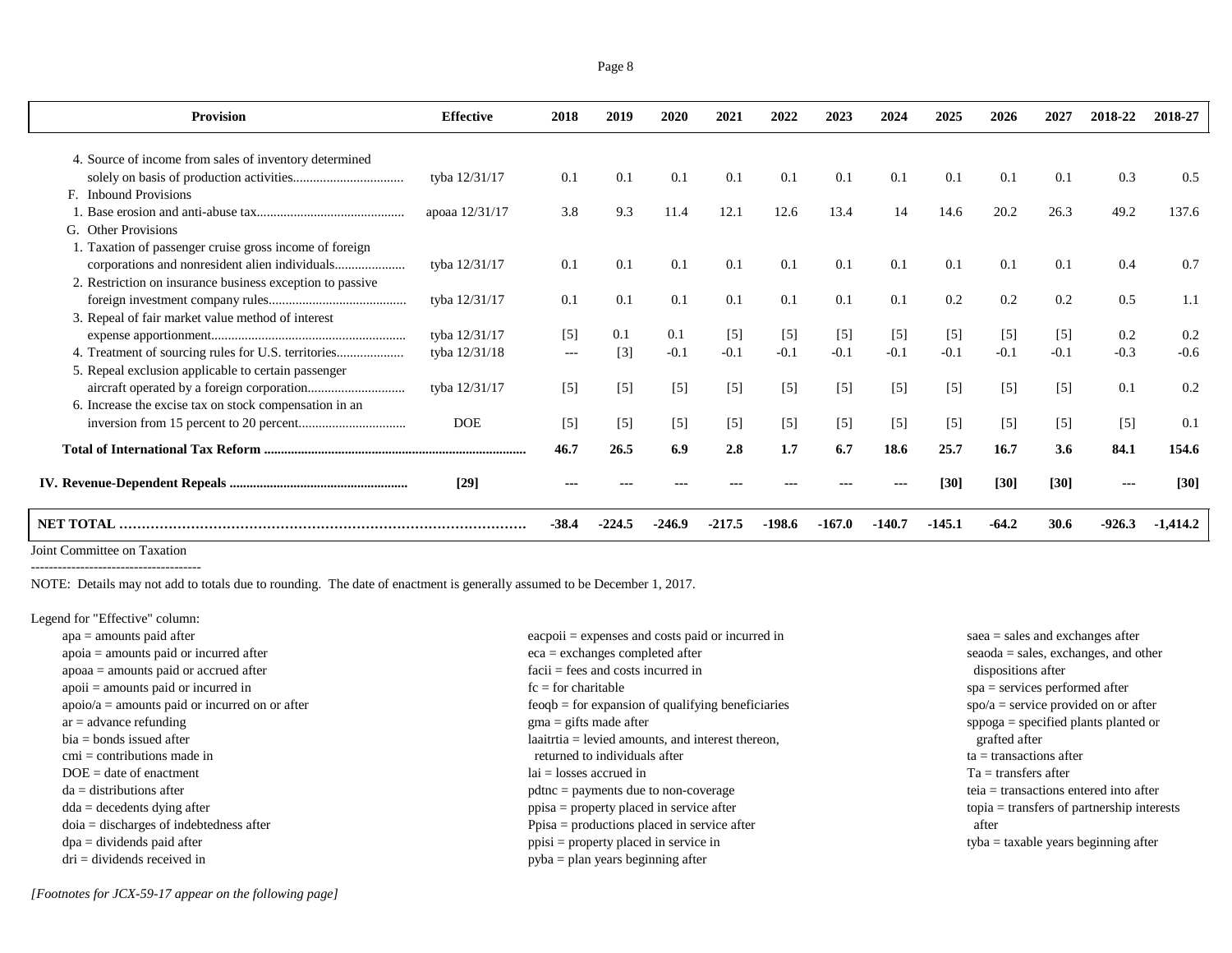## **Footnotes for JCX-59-17:**

| [1] The parameters for the beginning of the 25%, 32%, 35%, and 38.5% rate brackets, and the standard deduction amount use 2018 as the base year. Other indexed parameters are adjusted for inflation |                   |         |         |         |                                             |                      |                          |         |                   |                     |         |          |
|------------------------------------------------------------------------------------------------------------------------------------------------------------------------------------------------------|-------------------|---------|---------|---------|---------------------------------------------|----------------------|--------------------------|---------|-------------------|---------------------|---------|----------|
| from their 2017 values using the chained CPI-U as the inflation measure to determine 2018 values.                                                                                                    |                   |         |         |         |                                             |                      |                          |         |                   |                     |         |          |
| [2] Estimate includes the following outlay effects:                                                                                                                                                  | 2018              | 2019    | 2020    | 2021    | 2022                                        | 2023                 | 2024                     | 2025    | 2026              | 2027                | 2018-22 | 2018-27  |
|                                                                                                                                                                                                      | $---$             | 1.0     | 1.1     | 1.2     | 1.2                                         | 1.2                  | 1.2                      | 1.2     | 1.3               | $[28]$              | 4.4     | 9.3      |
|                                                                                                                                                                                                      | $\qquad \qquad -$ | 9.4     | 9.7     | 10.2    | 10.4                                        | 10.5                 | 10.6                     | 10.7    | 10.9              | $[28]$              | 39.7    | 82.5     |
|                                                                                                                                                                                                      | $-10.8$           | $-15.9$ | $-16.3$ | $-16.6$ | $-16.9$                                     | $-17.2$              | $-17.4$                  | $-17.7$ | $-5.3$            | $---$               | $-76.6$ | $-134.2$ |
|                                                                                                                                                                                                      | $---$             | $-0.3$  | $-0.6$  | $-1.3$  | $-1.6$                                      | $-2.1$               | $-2.5$                   | $-3.1$  | $-3.6$            | $-4.1$              | $-3.9$  | $-19.3$  |
|                                                                                                                                                                                                      | $---$             | 18.0    | 18.4    | 18.3    | 18.3                                        | 20.3                 | 20.2                     | 20.2    | 20.2              | $---$               | 73.0    | 153.8    |
| Require valid Social Security number of each child to claim refundable portion                                                                                                                       |                   |         |         |         |                                             |                      |                          |         |                   |                     |         |          |
|                                                                                                                                                                                                      | $---$             | $-3.2$  | $-3.0$  | $-2.9$  | $-2.9$                                      | $-2.9$               | $-2.9$                   | $-2.8$  | $-2.8$            | $-0.5$              | $-12.0$ | $-23.9$  |
| Repeal of itemized deductions for taxes not paid or accrued in a trade or                                                                                                                            |                   |         |         |         |                                             |                      |                          |         |                   |                     |         |          |
| business, interest on home equity debt, non-disaster casualty losses and                                                                                                                             |                   |         |         |         |                                             |                      |                          |         |                   |                     |         |          |
|                                                                                                                                                                                                      | ---               | $-0.5$  | $-0.4$  | $-0.4$  | $-0.4$                                      | $-0.4$               | $-0.4$                   | $-0.4$  | $-0.4$            | $---$               | $-1.6$  | $-3.3$   |
|                                                                                                                                                                                                      | 10.8              | 3.8     | $-0.4$  | $-0.3$  | $\scriptstyle \cdots$ $\scriptstyle \cdots$ | $\sim$ $\sim$ $\sim$ | $\hspace{0.05cm} \ldots$ | $---$   | $  -$             | $---$               | 13.9    | 13.9     |
| Reduce amount of the ACA individual shared responsibility payment to zero                                                                                                                            | $  -$             | $-6.2$  | $-12.9$ | $-28.2$ | $-35.2$                                     | $-38.4$              | $-40.7$                  | $-43.1$ | $-45.2$           | $-47.8$             | $-82.5$ | $-297.7$ |
|                                                                                                                                                                                                      | [28]              | $[28]$  | [28]    | $[28]$  | [28]                                        | [28]                 | $[28]$                   | [28]    | [28]              | [28]                | $[28]$  | 0.1      |
| [3] Loss of less than \$50 million.                                                                                                                                                                  |                   |         |         |         |                                             |                      |                          |         |                   |                     |         |          |
| [4] Estimate includes the following budget effects:                                                                                                                                                  | 2018              | 2019    | 2020    | 2021    | 2022                                        | 2023                 | 2024                     | 2025    | 2026              | 2027                | 2018-22 | 2018-27  |
|                                                                                                                                                                                                      | $-1.3$            | $-1.8$  | $-1.6$  | $-1.3$  | $-0.9$                                      | 1.7                  | 2.7                      | 1.9     | 0.4               | $---$               | $-6.8$  | $-0.1$   |
|                                                                                                                                                                                                      | $-0.2$            | $-0.4$  | $-0.3$  | $-0.3$  | $-0.2$                                      | 0.3                  | 0.6                      | 0.4     | 0.1               | $\qquad \qquad - -$ | $-1.4$  | $[3]$    |
|                                                                                                                                                                                                      | $-1.0$            | $-1.4$  | $-1.2$  | $-1.0$  | $-0.7$                                      | 1.4                  | 2.2                      | 1.5     | 0.3               | $---$               | $-5.4$  | $[3]$    |
| [5] Gain of less than \$50 million.                                                                                                                                                                  |                   |         |         |         |                                             |                      |                          |         |                   |                     |         |          |
| [6] Estimate includes the following budget effects:                                                                                                                                                  | 2018              | 2019    | 2020    | 2021    | 2022                                        | 2023                 | <u>2024</u>              | 2025    | 2026              | 2027                | 2018-22 | 2018-27  |
|                                                                                                                                                                                                      | 0.4               | 0.6     | 0.6     | 0.6     | 0.6                                         | 0.6                  | 0.6                      | 0.7     | 0.2               | $---$               | 2.7     | 4.8      |
|                                                                                                                                                                                                      | 0.3               | 0.4     | 0.5     | 0.5     | 0.5                                         | 0.5                  | 0.5                      | 0.5     | 0.1               | $---$               | 2.2     | 3.8      |
|                                                                                                                                                                                                      | 0.1               | 0.1     | 0.1     | 0.1     | 0.1                                         | 0.1                  | 0.1                      | 0.1     | $\qquad \qquad -$ |                     | 0.6     | 1.0      |
| [7] Estimate includes policy that retains exclusion under section $217(g)$ (related to members of the Armed Forces).                                                                                 |                   |         |         |         |                                             |                      |                          |         |                   |                     |         |          |
| [8] Estimate provided by the Joint Committee on Taxation staff in collaboration with the Congressional Budget Office.                                                                                |                   |         |         |         |                                             |                      |                          |         |                   |                     |         |          |
| [9] Estimate includes the following budget effects:                                                                                                                                                  | 2018              | 2019    | 2020    | 2021    | 2022                                        | 2023                 | 2024                     | 2025    | 2026              | 2027                | 2018-22 | 2018-27  |
|                                                                                                                                                                                                      | $---$             | 6.5     | 10.2    | 28.8    | 37.5                                        | 41.2                 | 44.1                     | 46.8    | 50.1              | 53.2                | 83.0    | 318.4    |
|                                                                                                                                                                                                      | $---$             | 6.5     | 9.4     | 26.9    | 35.2                                        | 38.8                 | 41.4                     | 43.9    | 47.2              | 50.4                | 78.0    | 299.6    |
|                                                                                                                                                                                                      |                   | 0.1     | 0.8     | 1.9     | 2.3                                         | 2.4                  | 2.7                      | 2.9     | 2.9               | 2.8                 | 5.0     | 18.7     |

[10] Effective with respect to: (1) levies made after the date of enactment; and (2) levies made on or before the date of enactment provided that the nine-month period has not expired as of the date of enactment.

[11] Effective for agreements entered into on or after the date that is 60 days after date of enactment.

[12] Applies to the "Mississippi River Delta flood area" defined as the area with respect to which a major disaster has been declared by the President under section 401 of the Robert T. Stafford Disaster Relief and Emergency Assistance Act before March 31, 2016, by reason of severe flooding occurring in Louisiana, Texas, and Mississippi during March of 2016, or before September 3, 2016, by reason of severe flooding occurring in Louisiana during August of 2016.

[13] Effective for information provided before, on, or after the date of enactment with respect to which a final determination has not been made before such date.